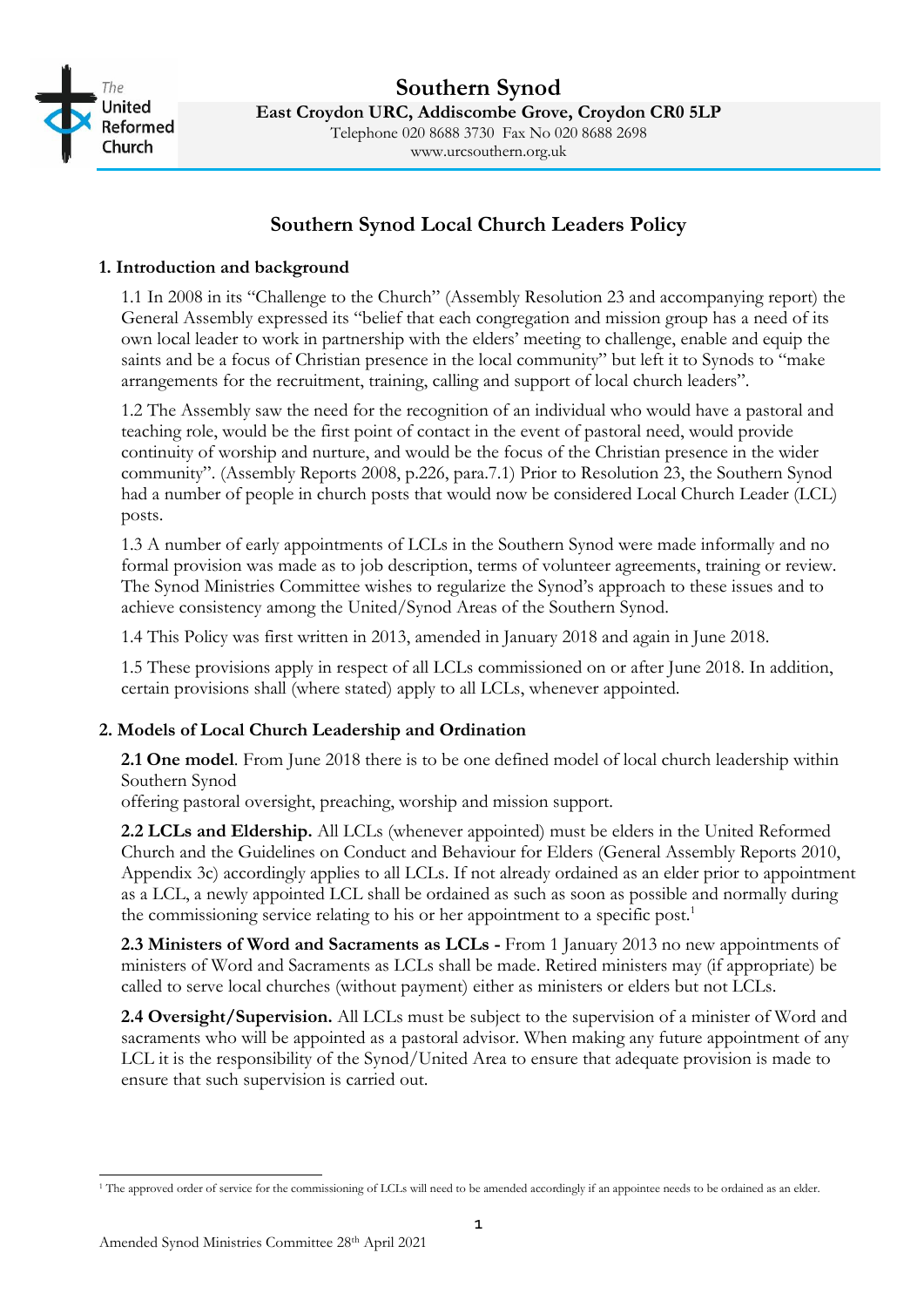## **3. The role of the Synod**

3.1 A LCL appointment is a Synod appointment. It is vital that the local church meeting, Synod Candidates and Students Committee, Synod Area and its Pastoral Committee and the TDO all play their part in the approval of the candidate at different points in their journey.

3.2 However, the final approval for appointment is given by by the Synod Ministries Committee on behalf of Southern Synod and ratified at the Synod Area meeting where possible, and where not possible, through its Officers.

#### **4. Discerning the call of a LCL to a local church**

4.1 The process set out in Appendix 1 shall be followed in relation to every proposed appointment of a LCL.

4.2 Each LCL position is unique and the role is not transferrable outside the local church to which they have been appointed. A candidate must apply through the local church meeting and Synod Candidates and Students Committee and Synod Area for each LCL position. The Lord delights in each person's unique gift and calling to all forms of ministry. It is for the candidate, the TDO and the local church, with support from Synod Candidates and Students Committee and Synod/United Area to ensure each LCL is equipped for their calling.

4.3 For some LCLs, it will be right to deploy the candidate back within their sending church. In other cases, it will be right to deploy LCLs in churches other than the one that shaped them. In both cases it shall be for the Synod/United Area, in consultation with the Moderator and the Synod Ministries Committee, to deploy the LCL where there is the greatest need for this ministry.

4.4 Following provisional approval by the Moderator of a candidate as a potential LCL (Step 2 in the Table), the candidate shall submit to the Candidates and Students Committee in a satisfactory form a profile setting out details of the candidate's:

- Journey of faith;
- Character/Spiritual Maturity;
- Prior local church experience, including positions of responsibility held, with brief summary of dates and nature of duties, and experience of the wider councils of the church (e.g. attendance at Synod meetings, General Assembly, membership of national or Synod committees).
- Previous theological studies (if any) (e.g. theology degree, TLS Foundation Course, accredited lay preacher training in the United Reformed Church or another denomination).
- Previous practical training (e.g. elders' training courses give detail of subject-matter covered).
- Life experience/training gained in workplace
- Other information the candidate considers relevant to assessment of his or her training needs.
- Candidate's personal assessment of training he or she needs for the proposed role.

4.5 A further training needs assessment will be carried out in respect of every LCL whenever such appointment is formally reviewed with a view to extending the term of the post and/or the period of service of the post-holder.

#### **5. Training requirements**

#### **5.1 Process of assessment/specification of training**

The TDO through the Candidates and Students Committee will

(a) assess the training needs of the candidate by taking into account:

- the proposed specific role of the candidate, having regard to the draft Job Description and Volunteer Agreement (if already in existence);
- the nature of the training appropriate to such a role;
- the criteria referred to in para. 5.2 below;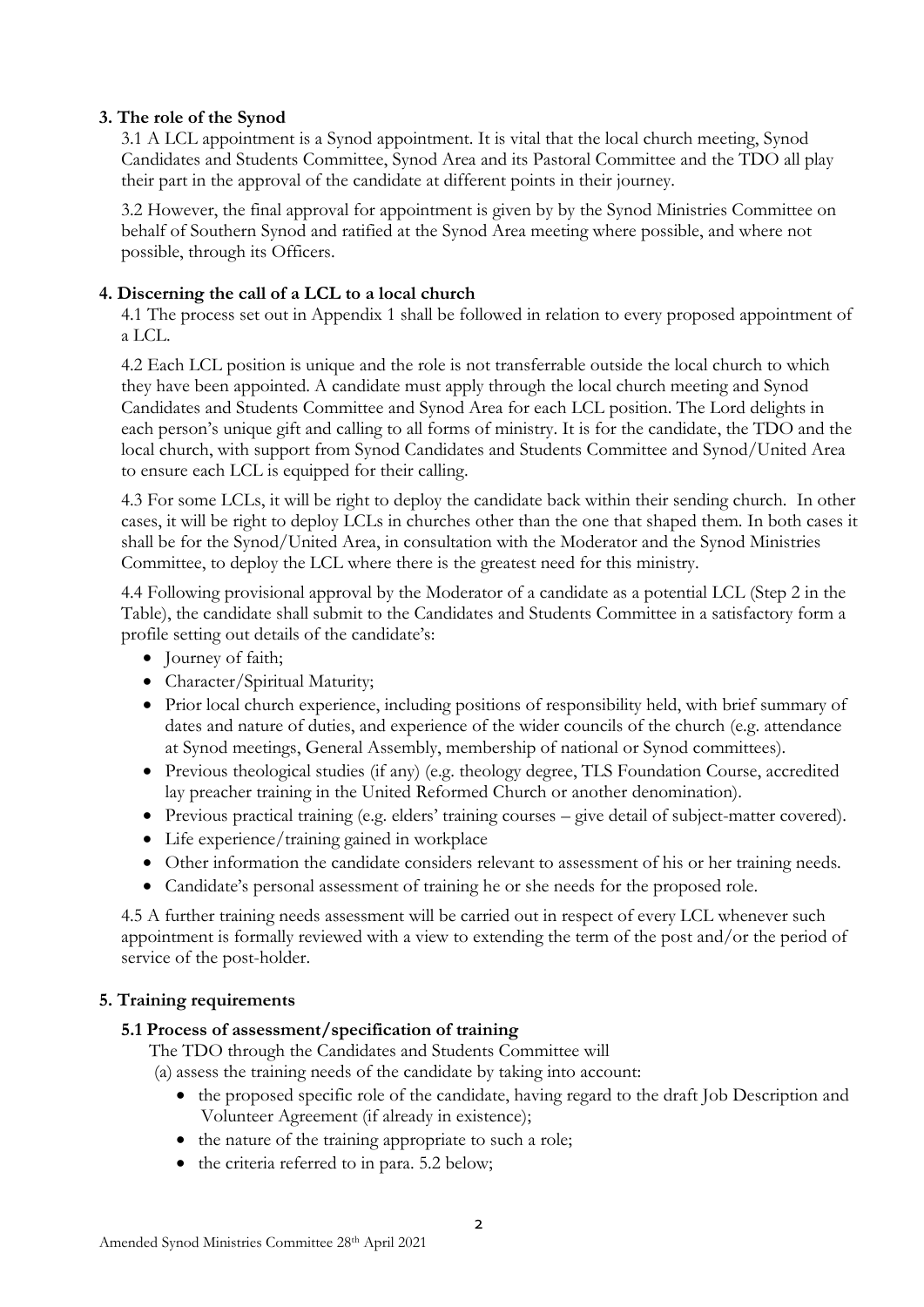- the candidate's previous experience, theological studies and practical training;
- personal attributes.
- (b)in the light of such assessment specify what training is to be done by the candidate and when. The specification of training shall be included in the candidate's volunteer agreement upon appointment as LCL.

## **5.2 Criteria**

The assessment of training needs and specification of training will seek to ensure that the following criteria are satisfied in relation to every candidate, namely that the candidate a) has or will be able to develop an adequate understanding of the ethos and traditions of the United Reformed Church;

b) has carried out, or will prior to appointment or during the term of the appointment be able to carry out, the theological studies (if any) which are in the opinion of the TDO appropriate to the candidate's specific role as LCL including the content, use and interpretation of the scriptures of the Old and New Testaments and Christian doctrine;

c) has undertaken or is willing during the period of his or her appointment to undertake eldership (and other practical) training appropriate to the candidate's specific role as LCL;

d) has adequate self-understanding;

e) receives any further training appropriate to the candidate's specific post;

f) receives the same training in safeguarding children and adults at risk as a Minister of Word and sacraments serving in Southern Synod;

g) receives the same training in safer sacred space boundary training as a Minister of Word and sacraments serving in Southern Synod;

- h) recognizes the importance of ongoing education and learning.
- 5.3 The TDO shall have discretion to allow minor departures from such provisions (e.g. by allowing longer for completion of training). However, it is envisaged that all new LCLs will complete the CPAS course "Growing Leaders" which will form part of the URC's Stepwise programme.
- 5.4 The pastoral advisor who supports the LCL may wish to draw up an Action Plan to support his or her learning development**.**

## **5.5 Training costs**

5.5.1 Travelling costs incurred by a LCL in attending training carried out in accordance with this Policy shall be reimbursed in the same manner as these would be reimbursed to ministers attending approved training courses. (i.e. claim using appropriate form).

5.5.2 Where the LCL arranges (through or with the approval of the TDO) specialised training appropriate to the specific post, the pastorate may be asked to contribute to the cost of such training.

## **6. Guidance for Volunteer Agreements and Job description**

6.1 The job description must be written in consultation with the Elders and normally with the nominated LCL. They need to be realistic and detailed so they can be clearly reviewed. These are then incorporated into the Volunteer agreement.

6.2 Before the local church seeks a LCL it is recommended that it looks at what the role of the LCL would be in their specific area. The church must ensure that the candidate fits the role *required by the*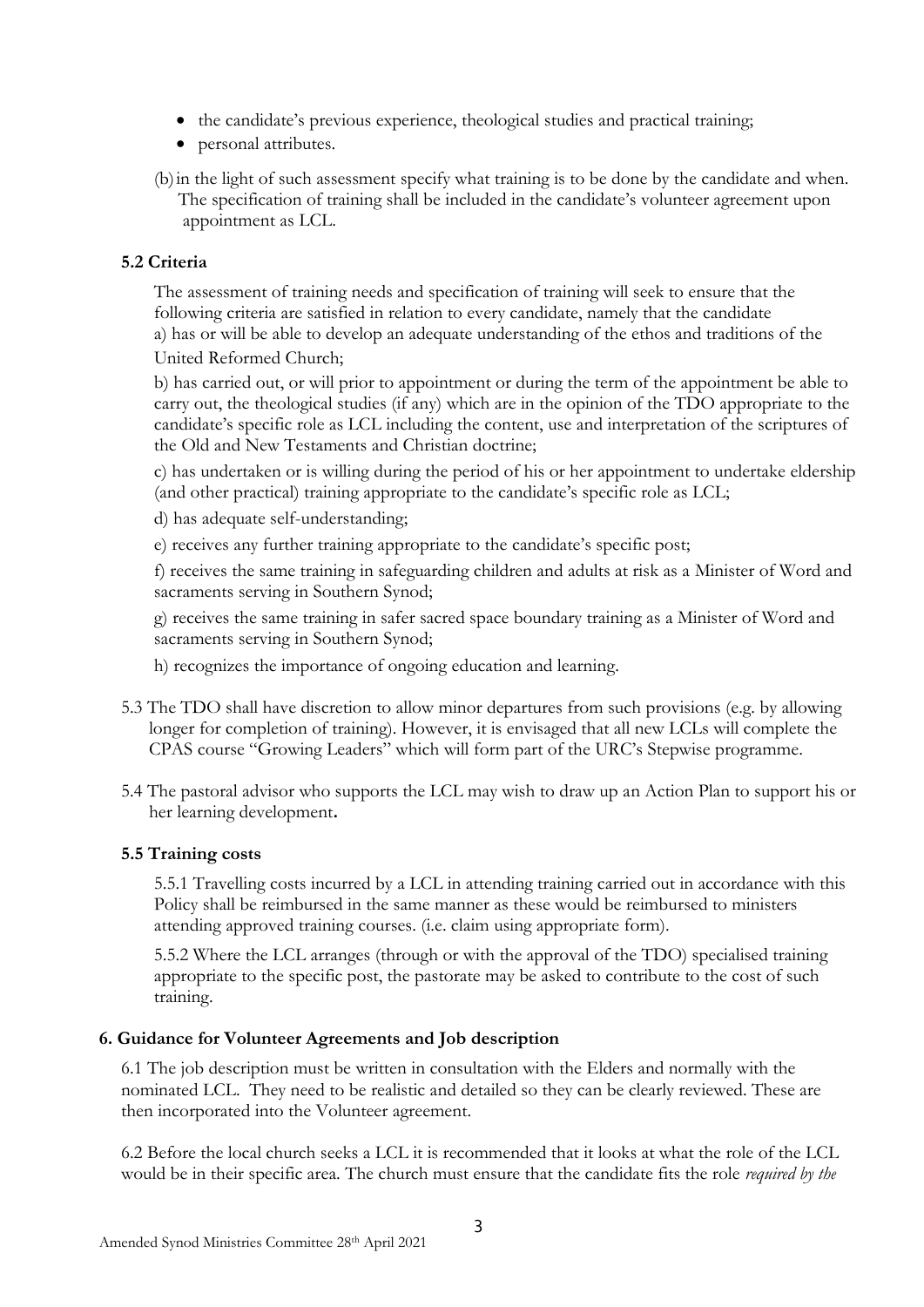*church*, not try to make a candidate do what the church would like but doesn't suit the candidate. A LCL is not a person who can fill a gap; rather it is a vocational calling as in all ministry.

6.3 **Volunteer Agreement recommendations.** The Volunteer Agreement is an agreement between the church, the Synod and the LCL on the basis of the role of LCL in the local situation.

- a) Lengths of posts are 3 years with the possibility of renewal every 3 years and in accordance with the LCL Volunteer Agreement.
- b) Each LCL will be reviewed under the Southern Synod's Local Mission and Ministry Review (LMMR) process with the local church. Part of the LMMR review will look at how the church finds the LCL role and achievements during the post.
- c) The post should be commissioned by Southern Synod as the LCL will be working within the Synod as a representative of Southern Synod and the Synod Area. Churches are encouraged to ask The Synod Area Leader or a member of the pastoral committee to attend the commissioning.
- d) Each LCL must be subject to a regular DBS check. The appointment of LCL to a local church is subject to a satisfactory DBS Enhanced Disclosure. If a LCL is in post longer than 5 years this will need to be repeated.
- e) Appointment: this must be in line with the Synod Process for discerning the call of a LCL to a local church'.
- f) Specification of training: this must be attached/included, together with updated version of his or her profile, containing a schedule of training carried out during the term of such LCL's appointment.
- g) Supervision: Each LCL will be accountable to the ordained Minister with oversight of the congregation served by the LCL, who will act as his or her pastoral advisor. It is the responsibility of the Synod/United Area to ensure the Volunteer Agreement adequately reflect the expectations of the Synod/United Area, supervising minister and LCL as to the frequency and nature of the supervision.
- h) Support: Each LCL will have an ordained Minister with appropriate experience as a pastoral advisor. It is the responsibility of each Synod Area to ensure that its SAPC appoints someone to each LCL in that Synod Area to reflect regularly on their ministry. It is suggested that this occurs 4 times a year.
- i) Reimbursement: The local church is responsible for the payment of suitable expenses such as petrol, stationery and telephone.
- j) Signed Volunteer agreements will be held by the
	- Synod Office in the LCL's file
	- LCL
	- local pastorate

#### **6.4 LCL's Job description**

 6.4.1 There is no one prescribed job description which will fit all the circumstances of a LCL. The job description should be carefully identified by the Eldership of the church in prior to the appointment according to the perceived requirement of the church in question, taking into account the mission needs and opportunities of that church in its particular situation.

 6.4.2 The paper in support of Resolution 23 of 2008, commending the appointment of Local Church Leaders, proposed, at 7.1:

**"Therefore we propose that there should be provision of appropriate local church leadership in each congregation or group which is the focus of Christian presence …..**

**This leadership would be rooted in the shared responsibility on ministers and elders, especially recognising the renewed commitment and enthusiasm for affirming and developing the role of elder made by General Assembly in 2007.**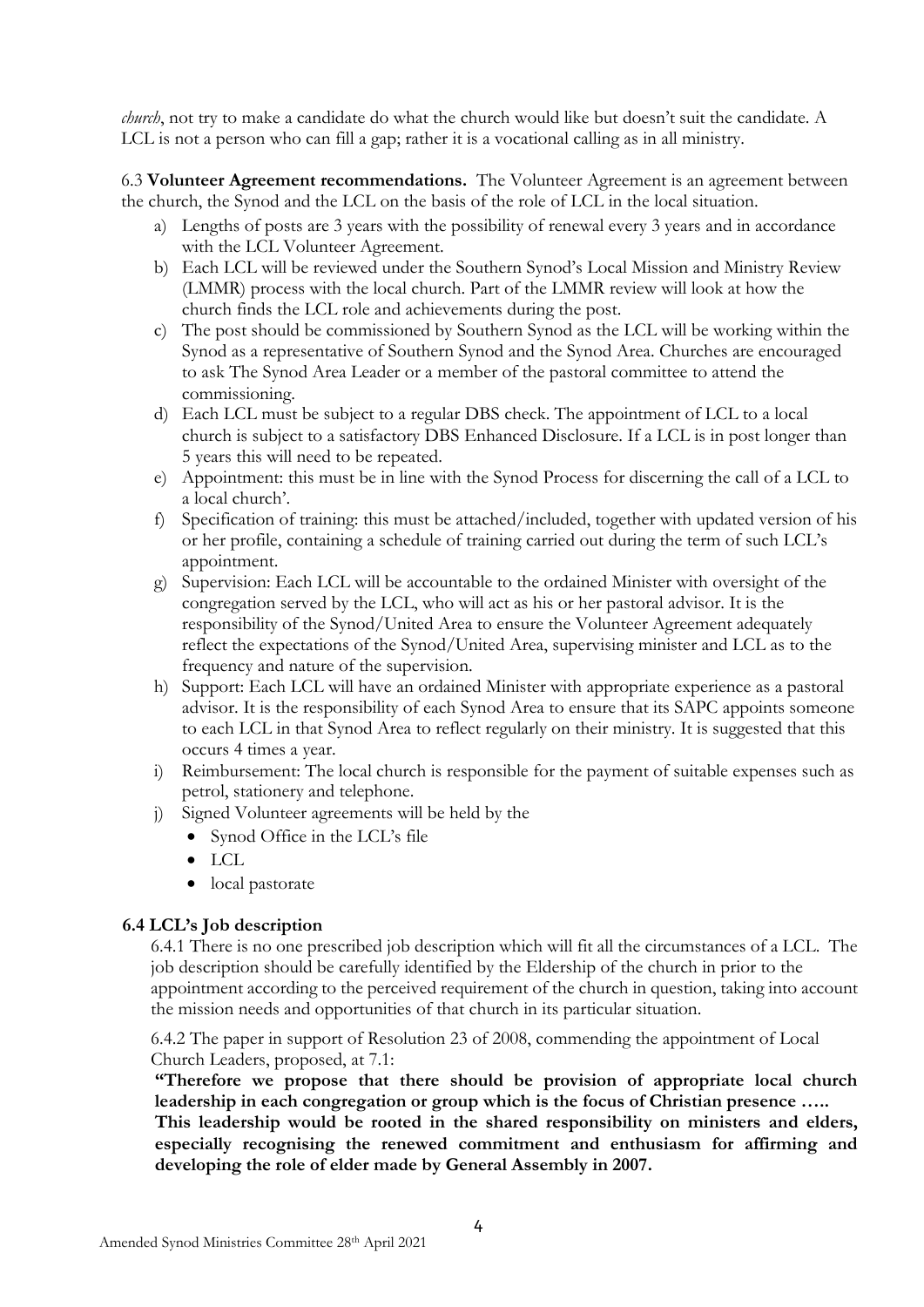**Within this we feel the need for the recognition of an individual who would have a pastoral and teaching role, would be the first point of contact in the event of pastoral need, would provide continuity of worship and nurture, and would be the focus of the Christian presence in the wider community"**

6.4.3 The Southern Synod paper on Local Church Leadership of 2003 stated that

**"… local churches and District Councils, informed by the Assembly's decision, increasingly believe it appropriate to designate a person within a local church for the ministry of oversight, in partnership with the minister/s of the Word and Sacraments and as a team member alongside the other elders. Although these local leaders would have varying roles and profiles according to local requirements, in general they would be intended to provide a focus for the congregation, being elected by the local church, approved by the District Council and identifiable within the local community."**

6.4.4 That paper concludes with the paragraph:

**"In all this the primary motive is to equip the whole church for dynamic and faithful mission. It should be grounded in prayer and concerned with nurture and growth. The sort of local leadership envisaged is nothing to do with power. Rather, it is everything to do with empowering the local church for sharing in that mission to which God calls all God's people."**

6.4.5 In the light of the above, and in view of the actual experience of some church leaders within Southern Synod, items for inclusion in the job description will probably include some of the following:

- 1. To provide visible leadership in the church by worshipping at the church regularly.
- 2. To lead worship on a regular basis *(specify the intended frequency, e.g. the number of services per month)*
- 3. To give leadership to the church community in seeking to plan and develop the mission strategy of the church.
- 4. To assist the Elders in planning for the nurture of church members.
- 5. To teach, or to help provide teaching for, those seeking baptism, confirmation or membership.
- 6. In association with the Elders, to be responsible for pastoral care of members, and to be prepared to weep with those who weep, and rejoice with those who rejoice.
- 7. To chair Elders' and Church Meetings
- 8. To give guidance to the Elders and Church Meetings on denominational matters.
- 9. To represent the church at meetings of Synod Together and the Synod Area.
- 10. To give leadership to the church in ecumenical matters, including representing the church on the local Churches Together.
- 11. To make a regular contribution to the church magazine and/or website.

6.5 The job description should clearly identify the relationship between the LCL and the minister/s of Word and sacraments with the oversight role in respect of the LCL's pastorate, as appropriate.

## **7. Appointment**

- 7.1 It is important that LCLs are seen as an integral part of Southern Synod's deployment strategy. It is imperative that, at an early stage i.e. in discerning the call, the Synod Area through its Pastoral Committee talks with the Candidates and Students Committee about there the candidate might serve.
- 7.2 Following completion of training, the appointment is made, where appropriate, by the Synod Ministries Committee on behalf of Southern Synod in consultation with the Synod Area Pastoral Committee.
- 7.3 A suitable date for commissioning is agreed by the Moderator, LCL, local church and Synod Area Leader.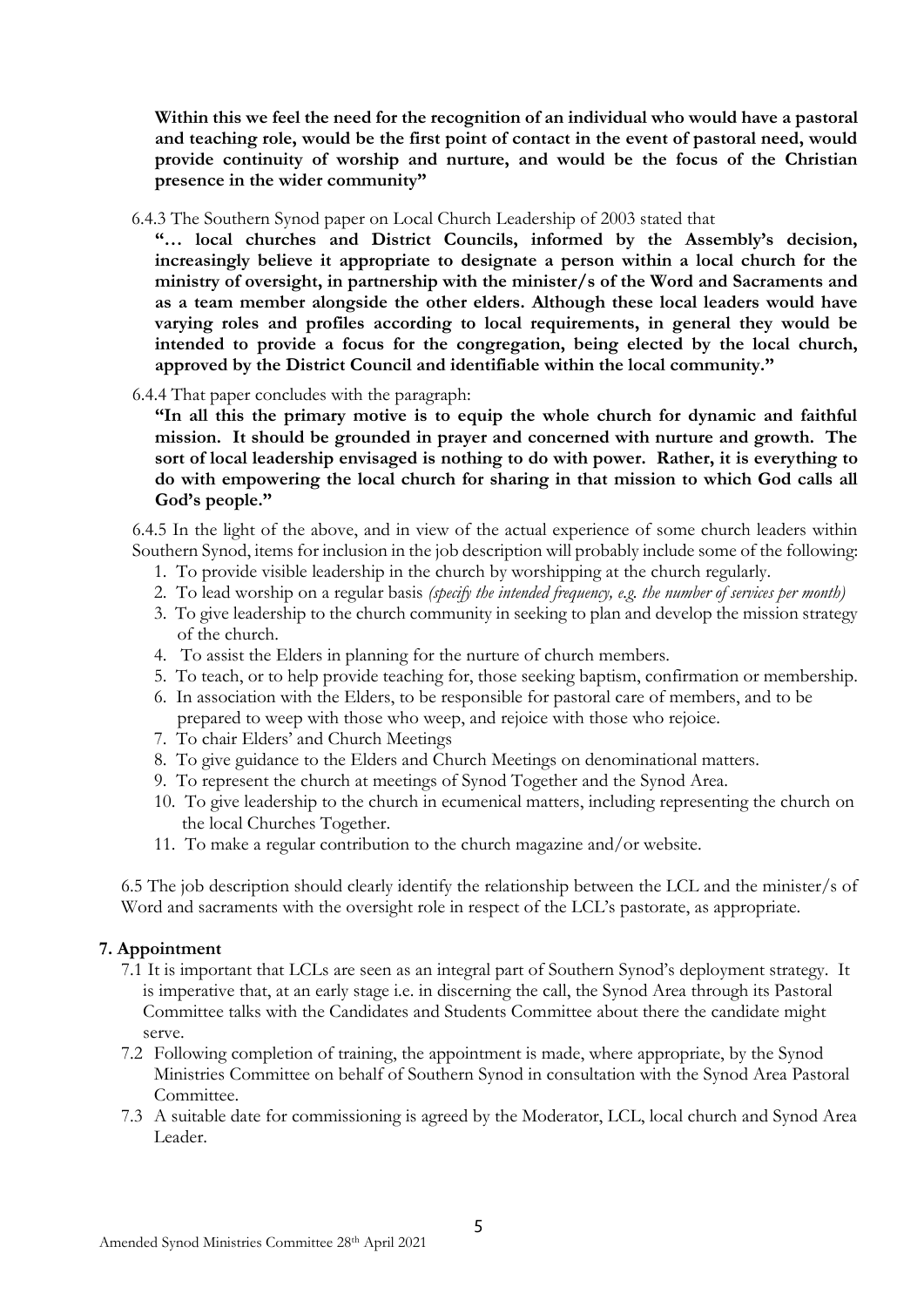#### **8. The review process**

8.1 All review dates are now held by the appropriate SAPC.

8.2 There is a rich variety of roles that LCL provides which is why the LCL should be reviewed within the local context.

8.3 The local church with the SAPC should ensure:

That within that review process the minister with the oversight role in respect of the LCL's pastorate (and who has a supervisory role in relation to the LCL) is included.

That there is input from the local Eldership.

- That there is an analysis of the role to assess what the LCL has achieved, consistency with the aims/goals of the church (as set out in the pastorate profile or other relevant documentation), and areas for improvement.
- The LCL has undertaken the training referred to in the specification of training and any other appropriate identified during the course of his or her appointment. (See paras. 4.5 and 5.1(b)).
- That the LCL has clear support to address any further needs for development and training.
- That if difficulties arise then the LCL can ask for the SAPC to review the post and position.
- That a report of the review is sent to Synod Office and held by the LCL, local church and SAPC for their records.

## **9. Applicability of certain provisions**

For the avoidance of doubt, from 2013 all LCLs (whenever appointed) will

- be reviewed under the LMMR process;
- be required to receive any training in safeguarding children and adults at risk required of ministers of the Word and sacraments in accordance with paragraph (f) of the Schedule (in addition, if applicable, to any other training they may be required to carry out); and
- be required to attend two study events a year in accordance with paragraph  $(e)$  of the Schedule (in addition, if applicable, to any other training they may be required to carry out).

#### **10. Complaints Procedure**

All Local Church Leaders and Elders are called to comply with the Synod Complaints procedure.